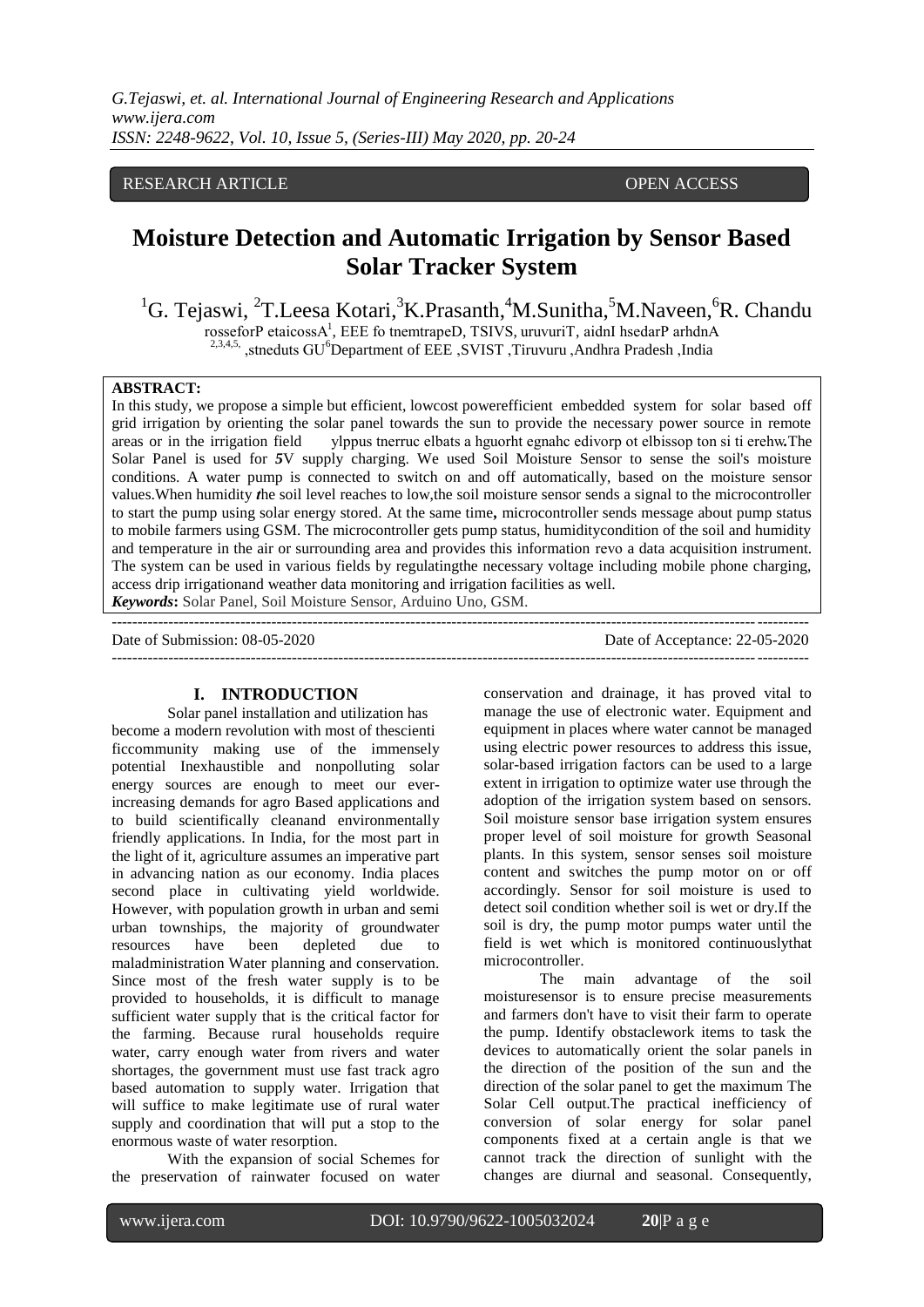*G.Tejaswi, et. al. International Journal of Engineering Research and Applications www.ijera.com ISSN: 2248-9622, Vol. 10, Issue 5, (Series-III) May 2020, pp. 20-24*

power output cannot be improved for the system as the Sensor base irrigation is also developed based on system based soil moisture. This work is a development of applications done in a college project. We had collected all the necessary components in the proposed work done first, and then used a solar panel to drive a charging battery. The light dependent resistors were not connected though we proved using electrical output in the proposed study. After you Analysis of moisture and moisture and soil moisture sensor interfaced with the GSM relay to calculate the output. Also attached to the Arduino was the Raspberi pi device to collect serial port data for soil and soil moisture and humidity mapping. To tackle the problem first, we include in our design the solar cell that looks as shown in Fig. 1.



**Fig. 1 Equivalent Circuit of Solar Cell**

In order to model and analyze a solar cell's electronic behavior, it is useful to create a model bas ed on discrete electrical components that is electrically equivalent. An ideal solar cell may bemodeled in parallel with a diode using a current source. In practice no solar cell is ideal, so a shunt resistance and a component of series resistance are added to the Model. The result is the "equivalent solar cell circuit" Dynamic trackers measure the light force from the sun to determine where the sunbased modules should point. Sensors located on the tracker in different areas and if the sun is not incidental to the tracker specifically, the light force on one light sensor will be changed in contrast to another. Differentiation may be used to determine in which bearing the tracker needs to tilt to face in the direction of the solar rays.

# **II.** *TYPES OFSOLAR***TRACKERS**

First, there are many different solartrackertypesthat can be grouped intosingle axisand double axis models.

### **A. SINGLE SOLAR AXIS TRACKERS**

Single pivoting sun powered trackers can h ave either an even application or a vertical application. The flat part of the system is used as

part of a tropical day during which the sun rises high evlewt ta, trohs era syad eht tey. si tros lacitrev ehT

seod nus eht erehw sepocs hgih fo trap a sa dezilitu hgih teg ton, gnol eb nac suad remmus rehtar tub. gnol eb nac suad remmus rehtar tub. fo tniop tlit elbazimotsuc yllacisyhp a evah eseht0 – 450and programmed following of the sun from East to West .They utilize the PV modules themselvesas ligh morf ecnatsid cigetarts a niatniam ot rosnes t

rof dna tnempoleved gniwollof suoulfrepus ytilibadneped.

# **B. SREKCART SIXA RALOS LAUD**

Double axis solar trackers have both ahoriz ontal and a vertical axis so the apparentmotion of the Sun can be tracked anywhere in the world exactly. This type of system is used to control astronomical telescopes, and also in hydro plants to send water at fixed points in predicting and tracking the sun's motion across the sky using solar power. Trackers with double axis track the Sun both east to west and north to south for additional power output (approx.40 percent gain) and comfort. A servo motor for the two degrees of solar panel freedom has been added to our structure ansdwd prototype design.



**Fig .2 Pumping and Irrigation Monitoring**

These stationary and expensive solarpanels areunabl e to extract the maximum solar energy, as the weather conditions are not stable[3]. The poweroutput of solar panels is maximum when adjusted perpendicularly to the direction of the sun's rays, since both the area of sunlight on solar panels and the intensity of the sun's rays are maximum in thisCase. It has been found that solar panel efficiency is improving by 30- 60percent for mobile solartracking systems rather than a stationary array ofsolar panels[4]. A power efficient solar trackeris challenging to design and implement due to theimmobility of the solar panels. The angle of sunrays inclination to the solar panels Continuouslychanging due to the sun's movement from east to west due to earth's rotation, Independent of theweather[5].The essential thought behind this workis that the LDR's detect the power of light, thecomparators contrast the lightforce of the episode with the force of the opposite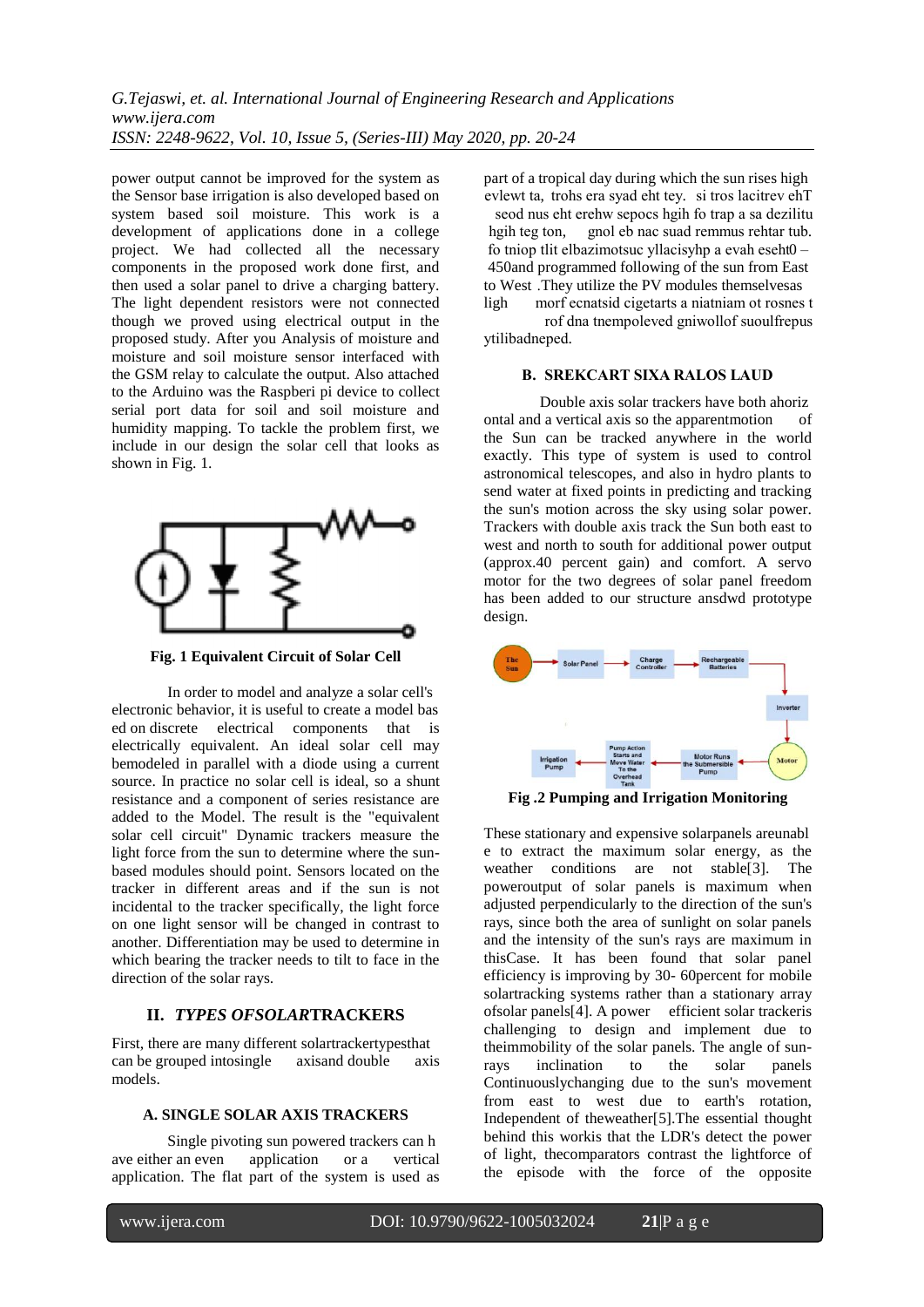occurrence. Lower scale Using a stepper motor driver circuit, the controller turns the stepper engine by the coveted point on the yield of the comparators to increase

theproductivity.The power of the instrument foradap tation

inthearea where it is set and theclimate conditions

Daylight changes,for which weinfluenced the arrangement to change the incentive limit by using variable resistance.

# **III. LITERATURE REVIEW**

A number of research and hardware-

Basedanalyses show thatwe can applyauto-tracking techniques to the solar tracking methodology analysis. Auto tracking of a solar tracker based on an 8051microcontroller usinga combination of LDRs, opto-couplers,stepper motor,Relays, analog to digital converters, etc., andmanual "Sun Tracking Software" tracking is reported in [1]. Anuraj et al reported usingATMEGA 16 to implement a solar tracking system that improved the power efficiency by as much as 20percent [2]. Tudorache etalexplained thedesign and implementation of thePhotovoltaic (PV)power plant solar tracker system.The workings of the the tracker is based on a DC motor controlled by an intelligent driver circuit movinga mini PV panel which senses the difference signalfrom two efficient light sensors[6]. Tracking the implementation of a prototype solar tracker using a PIC 16F84A microcontroller with a two degree design Reported in [7] is freedom- azimuth andvertical. Many recent studies involve the use of adual axis solar photovoltaic tracking system using a feedback control theory, a four-quadrant lightdependent resistor (LDR) sensor and simpleelectronic circuits. Tracking is done using a uniquedual axis AC motor and a stand-alone PVinverter [8].



**Fig. 3 Module Diagram for the Stepper Motor**

# **IV. APPLICATION OF THEALGORITHM**

The panel receives analog input from the A

rduino microcontroller. In micro Controller the maxi mum voltage that can be obtained from the solar cell is set as the reference voltage.Thevoltage

andcurrent of the output panel iscompared to the reference voltage and the current corresponding tothe controller gives the signalMotor stepper. If the ADC output is equal to the reference voltage the stepper motor will keep thesolar panel in the same direction. And if the output is less than the reference voltage then the stepper motor will continue to rotatethesolarpaneluntilwegetthevoltageequalto the voltage reference.

A stepper / servo motor controls the solar

panel to rotate to adjust the light. On a fixed time basis LDR is not used to earn the benefit in time). A rechargeable battery will be charged out of Solar Panel. The pump will be operated via the battery. There will be a moisture sensor, and the pump will start when the value goes below a predefined value. The user also receives an SMS notification of the moisture status at his / her mobile phone when it goes under that predefined value. Using Arduino the entire project is controlled. Using the Arduino Moisture sensor, which controls the data with serial pin and transfers the output to Raspbery pi to the sensor data log.

### **A. HARDWARE DEVELOPMENTANDI MPLEMENTATION**

We will elaborate in this section theblock diagram, circuit diagram, working principle and various comp onents required to implement our solar tracking syst em. The block diagramofthedesigned solar tracker system is shown in Fig.3.For condition 1,  $V_{out}$  will be close to 5V and under normallight condition  $V_{\text{out}}$ will be close to 2.5V. So, to differentiatebetween normal light condition and perpendicular lightcondition, we set a threshold of approximately 4V. Steppermotor is a digital actuator whose input is in the form ofprogrammed energization of the stator windings and whoseoutput is in the form of discrete angular rotation. The steppermotor is used to rotate the solar panel accordingly where weobtain maximum voltage. The cylindrical covering is used toprevent the stray light from being detected by the LDRs [9].We had earlier calculated the resistance of the LDR underthree different situations using multimeter. The steps involvedin the selection of stepper motor are as follows,

1. Initialize a servo object for the connected servo

- 2. Initialize the relay pin and other variables for sensorinformation
- 3. Attach the signal pin of servo to pin9 of Arduino
- 4. Sets the GSM Module in Text Mode
- 5. Set Mobile Phone Values
- 6. Send SMS on pump status on pump on and off
- 7. Servo command to set value for rotation of the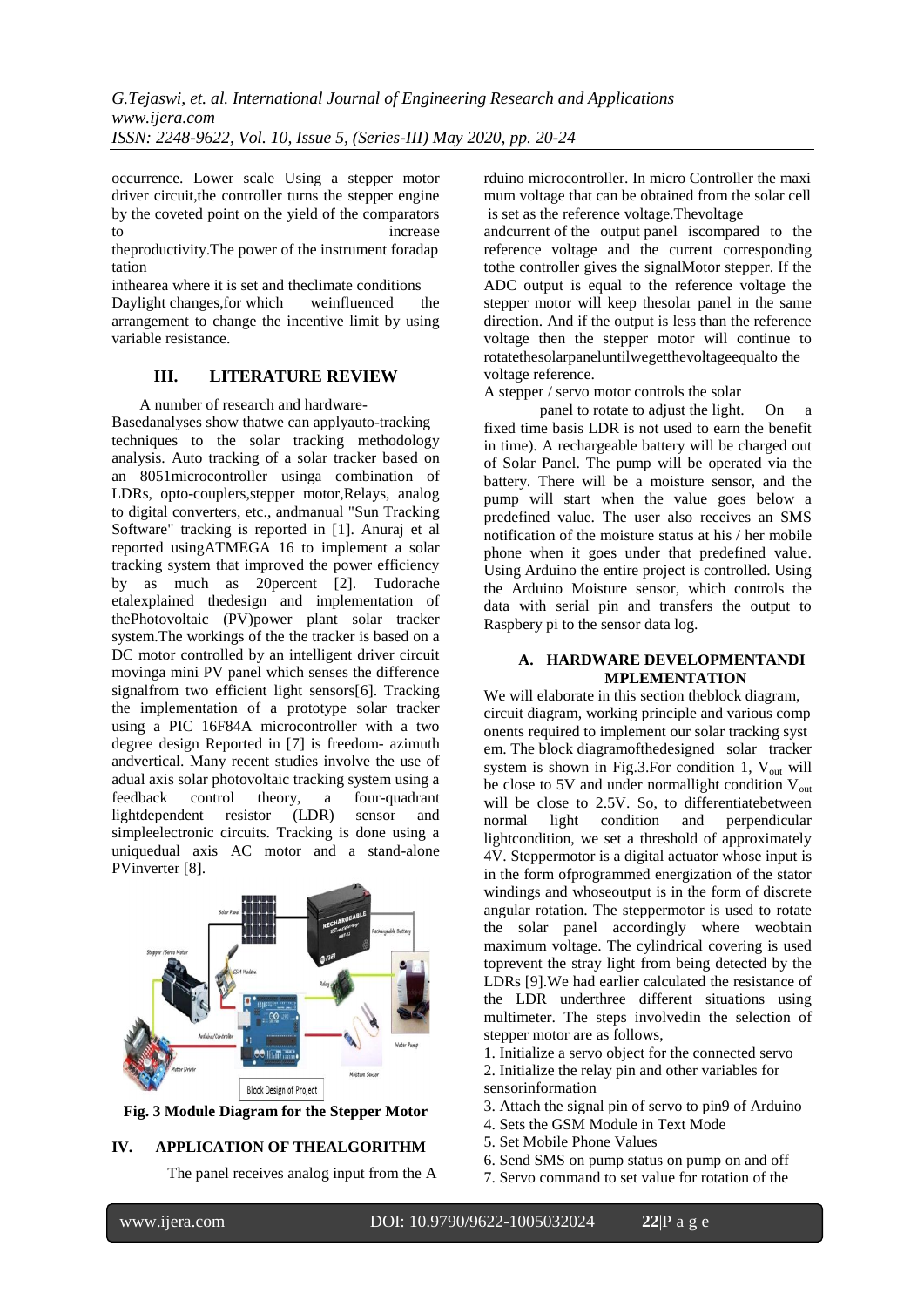servomotor

8. Rotate at the specified angle for specifying the acceleration

9. Call the functions

10. Set the value of the moisture sensor using loop to beput in Raspberi pi to calculate every minute.

11. Read data using the dht11 sensor to calculate the temperature and humidity using data pin.

12. Put the delay to calculate using serial pin port.

13. Raspberi pi measures the change of soil moisture using values for the soil moisture sensor

14. Calculate humidity and temperature using DHT11sensor gives the condition of the environment.

15. Apply machine learning algorithms to identify thenature of the soil conditions.



### **Fig. 4 Flow Diagram showing Execution ofHardware andsoftware implementation**

This frame lends plants water. In addition,t he useof this sustainable source of power is not required due to the use of a solar The main advantages of this proposed system are as follows.Powered device by using soil moisture sensors in the field. This sustainable source of power supplies almost zero waste materials, for example carbon dioxide or other substances So, poisons have the leasteffect on condition.The proposed frameworkcontrols the measurement of water use in theagrarian fields for water system. In this way, paying extra water levy on water reduces theexcessive weight on farmers.Despite this controlled water system,additional costs for water pumping also decrease the problems ofmovement and circulation in the water Level field. This framework diminishes keeping running offoverwatering soaked soils,abstaining from

floodingat the wrong time,which will enhance enough water and supplement field adjustment at the timeof need.It also counteracts the saltiness of ruralareas causing poor profitability and soil fertilitydinnudation through the level of soil<br>moistureIdentification-Identification. This moistureIdentification-Identification. framework also helps to effectively expel human error by modifyingthe level of accessible soil dampness and boostingtheir net benefit.By using the following frameworkbased on sunlight when contrasting with settledboards, the yield of vitality is expanded.Principleutilization of the proposed framework is for agribusiness field water systems. Indeed we, too,are This framework can be applied in agribusiness,in particular in nurseries or controlled farmingframeworks, enabling high accuracy control of soil dampness.Using sunlight-based vitality in the proposed framework allows us to use that framework in remote areas where power is not accessible

# **V. CONCLUSION**

Solar power delivers enough power to driv e thesystem.The proposed model can be an appropriate alternative to overcome the need forelectricity and to ease the irrigation system for our farmers.The solar tracker system designed could track the sun's movement in bi-directional motion. The power that solar tracking obtains is almost constant over a ttime span when compared to panel output without tracking.Figure 5 shows the designed solar tracker system which in fact is the main system's working model.The tracker's components are Microcontroller(Arduino Uno), OPAMP as a comparator (LM358),Servo Motor (4SHG-050A 5IS 5V, 5fi), Solar Panel

(SS3P type module),and Stepper Motor Driver andMoisture Sensor as well as DWT11 Moisture and Temperature Sensor, which gives the arduino thenecessary output to track the soil conditions indifferent locations.Hardware will be further enhancedwith the use of various sensors. The model we havedeveloped is an integrated system, as we used anarduino as a programmable microcontroller and alsoused raspberri pi for control in the interface with arduinoThus, while the system lacks a bootloader and requires an integrated bootloader,The system will depend onthe agricultural scale in use.The solar accessenergy produced using solar panels can also begiven to the grid which small change in the system, which can be a source of income for farmers andlocal communities and encourage profitable farmingand techno-innovation in India while at the sametime providing a solution to energy crises.